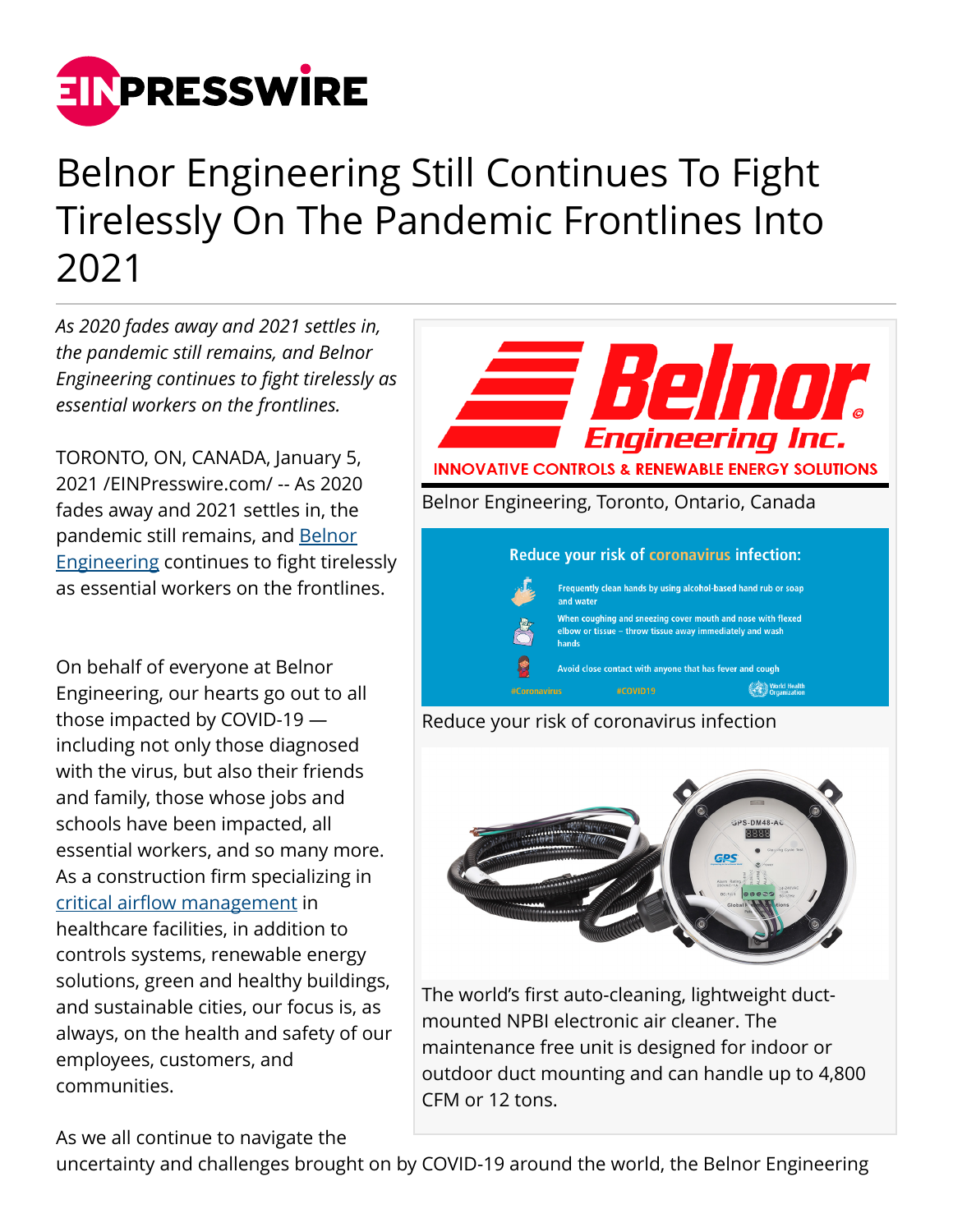team wants to personally thank everyone who is working so hard to manage this unprecedented crisis, including our hardworking staff and heroic technicians, who have worked relentlessly as essential workers through 2020 continuing into 2021 on the frontlines of this deathly battle around the clock to support a huge influx of physical building, facility, hospital, and laboratory technical requests for converting regular rooms to isolation rooms and upgrading safety measures to protect facility users and occupants.

At the dawn of 2021, Belnor Engineering continues to further prepare like in 2020 for what is to come and following the directives coming from national and international health organizations, such as from Public Health Ontario (PHO), the Public Health Agency of Canada (PHAC), the World Health Organization (WHO), and the Centers for Disease Control and Prevention (CDC). This includes aggressive calls from leading health experts to keep wearing masks, practice social distancing, and stay home as much as possible.

As we embark on our journey through 2021, this is a battle that we will win as we support each other. Therefore, we have increased the flexibility of our already flexible work culture by recommending our employees in our offices around the world to perform their jobs as remotely as possible.

Belnor Engineering's priority continues to remain to ensure the health and welfare of all impacted by this rapidly evolving situation, especially scientists in the labs carrying out coronavirus test after coronavirus test, researchers working on COVID-19 vaccines, and nurses, doctors, and medical workers managing and treating patients upfront. Due to the nature of the construction firm's work supporting all buildings and facilities to function safely, sustainably, and efficiently, including healthcare facilities, universities, and research centers, and despite global uncertainty, Belnor Engineering reassures that our extensive network will continue to operate to ensure the best service possible to all Canadians and beyond, with high-quality [pandemic](http://www.belnor.com/pandemic-response) [preparedness](http://www.belnor.com/pandemic-response) for all facilities continuing being our top priority.

There is no question that 2021 is still a time of great uncertainty. However, Belnor Engineering is confident that together we will emerge from this stronger than ever before.

## ABOUT BELNOR ENGINEERING

Belnor Engineering, home of the Belnor IAQ Warden™, is the official multiple consecutive awardwinning distributor of innovative architectural products around the globe. At the forefront of sustainability for over three decades, the company specializes in laboratory & building automation & controls, IAQ & HVAC systems, renewable energy & architectural solutions, technical services, and green & healthy building consulting — building green cities one green building at a time. For more information, visit their website, and don't forget to read their unique industry-first Sustainability Manifesto: Decade Of 2020.

## Supriya Verma